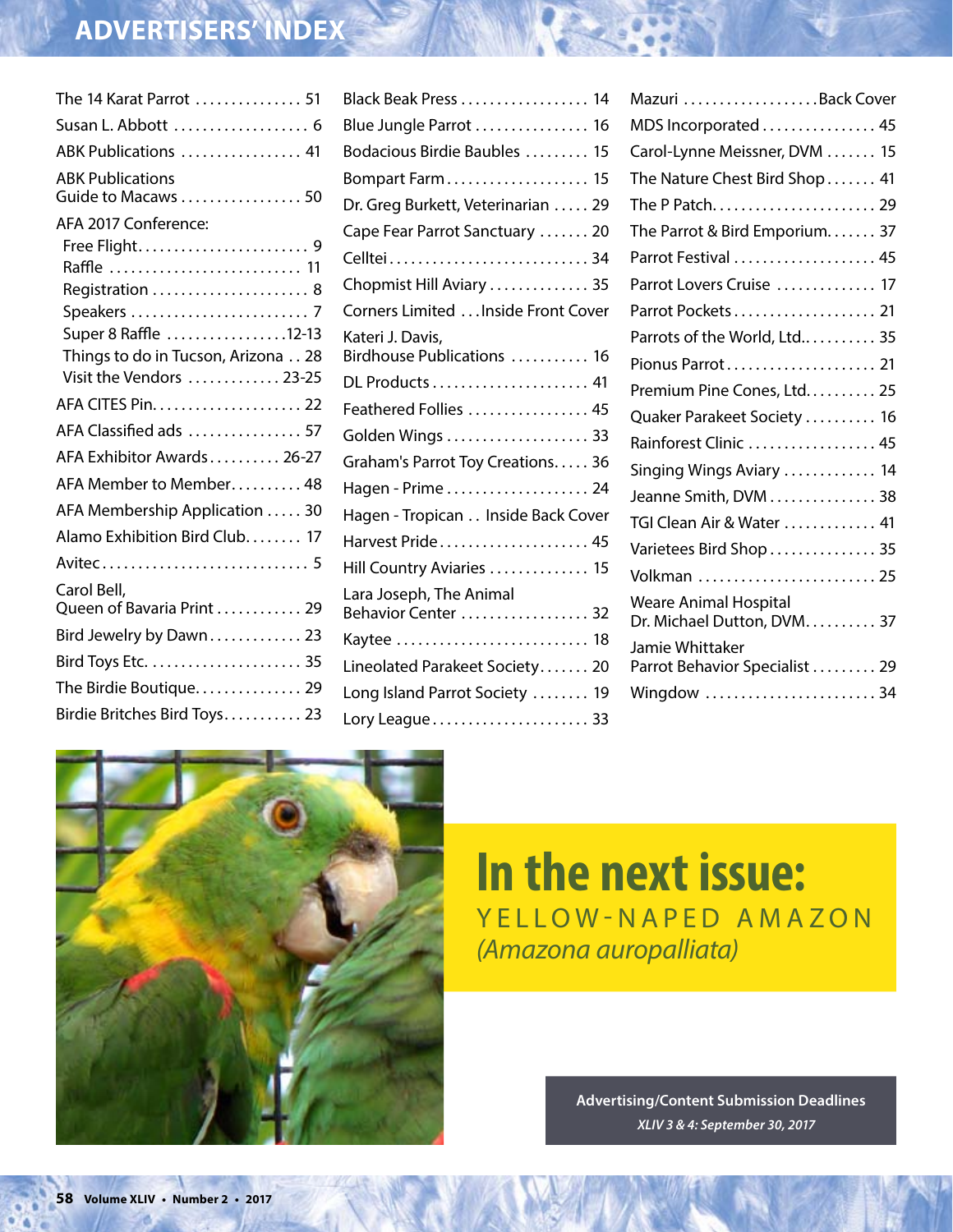



# TROPICAN® **Nutrition to last a lifetime**

### LARGE BAGS FOR BREEDERS, RESCUES, AND ZOOS





### **HAND FEEDING Formula LITETIME Formula** B2262  $5<sub>kg</sub>$ 80523 - Granules 2 mm 3.63 kg 80524 - Granules 2 mm 9.07 kg 80533 - Granules 4 mm 3.63 kg **HIGH PERFORMANCE Formula**  $80534 - Granules$  4 mm 9.07 kg 80545 - Sticks 3.63 kg  $80535 -$  Granules 4 mm 15 kg 80547 - Sticks 9.07 kg 80542 - Sticks 3.63 kg  $80554 - Biscuts$  $80544 - Sticks$ 9.07 kg 9.07 kg 80527 - Granules 2 mm 9.07 kg Atrawariya Jommula 80598 - Granules 9 mm  $15<sub>kg</sub>$  $80537 - Granules$  4 mm 9.07 kg 80555 - Granules  $1.8$  kg  $80538 -$  Granules 4 mm 15 kg 80556 - Granules 9.07 kg \*Small consumer bag sizes also available. Visit http://hari.ca/our-products/bird-nutrition/tropican-parrot-food/ for more details.



| 82107 - Vitamin Supplement | 320g |
|----------------------------|------|
| 82105 - Vitamin Supplement | 60g  |
| 82102 - Vitamin Supplement | 20q  |



**Ideal** for seed eaters

HARI (Hagen Avicultural Research Institute) was established in 1985 and continues to evolve into a world class Psittacine captive breeding, nutrition and research facility. HARI represents, recognizes and supports all legs of avian community to include responsible breeders, avicultural, veterinarians, rescue and adoption facilities, as well as wild parrot conservation on a global level.

HARI remains involved throughout the entire production process of all Tropican and Tropimix formulas, and is trusted by veterinarians worldwide.

> 图 www.hari.ca 【1 HagenBirdCare @2017 Tropican & Tropimix are registered trademarks of Rolf C. Hagen Inc.